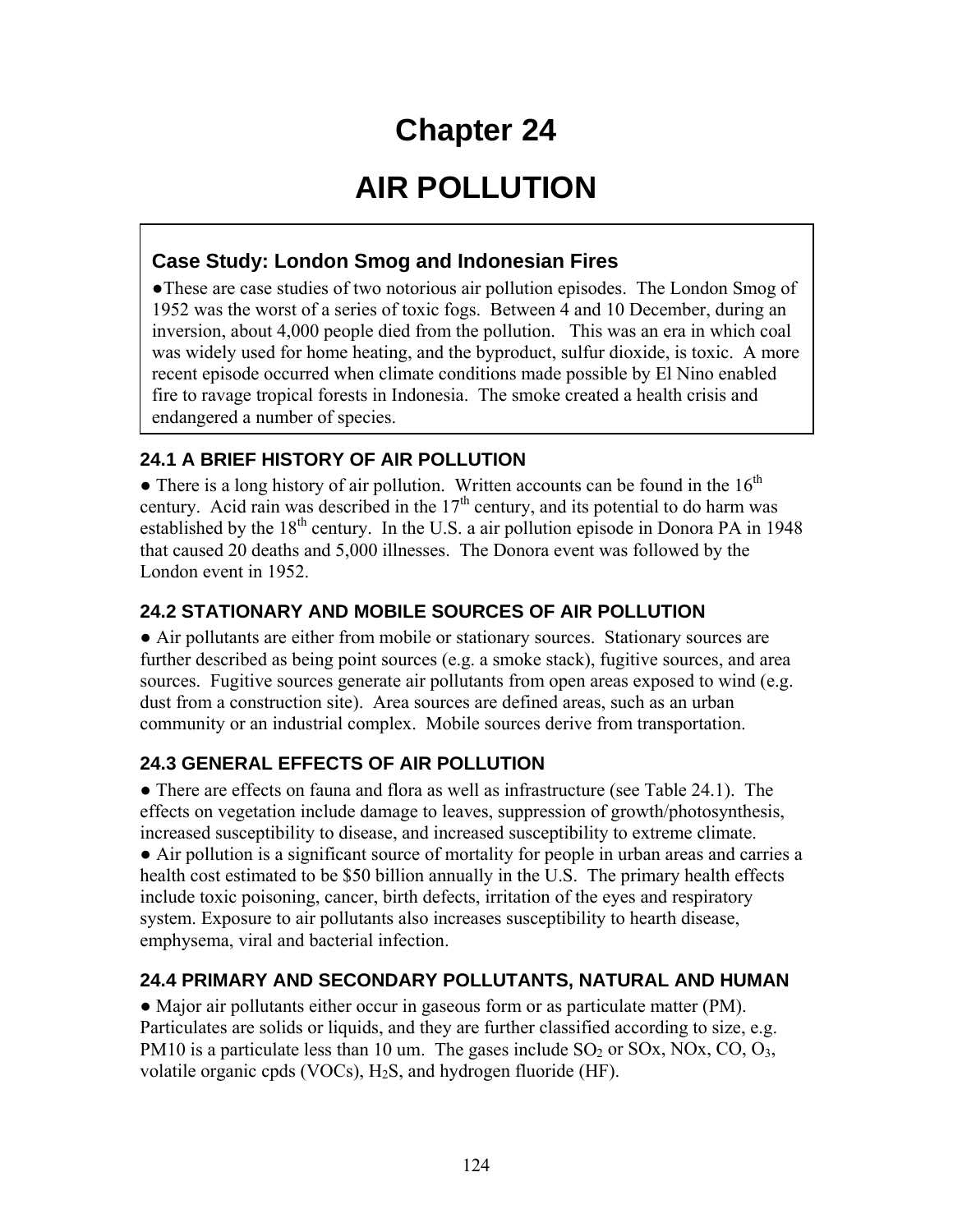● Air pollutants are also classified as being primary or secondary. Primary pollutants are those emitted directly (e.g. CO), while secondary pollutants are produced through reactions among primary pollutants and normal atmospheric compounds. Some 140 million metric tons of primary pollutants are emitted annually in the U.S., consisting mostly of CO, NOx, SOx, and particulates (see Table 24.2). In addition to the human sources of pollutants, there are natural pollutant sources, including forest fire (particulates and NOx), volcanic eruptions (SOx), vegetation (VOCs), and hot springs, geysers, and salt marshes  $(H_2S)$ , and natural hydrocarbon seeps.

#### **24.5 MAJOR AIR POLLUTANTS: SOME DETAILS**

• SO<sub>2</sub> – colorless, toxic and even fatal at high concentrations, oxidizes to SO<sub>4</sub> in the • atmosphere and combines with water to from  $H_2SO_4$ , the main component of acid rain. Combustion of coal is the major source

 $\bullet$  NOx – occurs in several oxide forms, but largely as NO and NO<sub>2</sub>, it contributes to acid rain as nitric acid, and is a major contributor to smog and secondary pollutants (PANs). Nearly all NO<sub>x</sub> is anthropogenic and from combustion sources. NO and NO<sub>2</sub> suppress plant growth, but  $NO<sub>3</sub>$  stimulates plant growth and contributes to aquatic eutrophication. ● CO is colorless and odorless and extremely toxic to humans and animals. CO has a greater affinity for hemoglobin than  $O_2$ . About 90% of the CO in the atmosphere is from natural sources, the other comes from fires, autos, and other sources of incomplete burning of organic compounds. Emissions in the U.S. peaked in the early 1970s.

● O3 and other photochemical oxidants result from atmospheric interactions of NO2 and sunlight, hence they are secondary pollutants and are components of smog.  $O_3$  is most common and is extremely reactive. It has a short half-life. It is extremely toxic to plants and animals, and in low concentrations it burns the eyes and irritates the sinuses. It attacks rubber and plastic.  $O_3$  sometimes manufactured for use as a sterilizing agent. It is sometimes used instead of Cl to sanitize drinking water. It forms naturally in the stratosphere, where it forms a protective layer that blocks much of the UV radiation. ●VOCs include a variety of organic compounds, including solvents, gasoline vapors, natural gas, and may others. Many are toxic and some are carcinogenic (e.g. benzene). About 15% of VOCs emitted globally are anthropogenic, and about 50% of VOC emissions in the U.S. are anthropogenic. Catalytic converters have greatly reduced VOC emissions from autos.

• Particulate matter (PM 10 and PM 2.5) (less than 10 µm and 2.5 µm respectively) applies to solid particles in the air and is often visible as smoke (see Fig. 24.7). The composition of PM varies greatly, and includes heavy metals, arsenic and asbestos. PM 2.5 is of greatest concern because they can embed in lug tissue for long periods. 2-9% of mortality in urban areas is attributed to PMs.

 $\bullet$  H<sub>2</sub>S is highly toxic, corrosive, and has a rotten egg odor. It is produced from natural sources (sulfate reduction in salt marshes, volcanoes) and industrial sources.

● HF (hydrogen fluoride) is released from industrial sources and is extremely toxic, even at 1 ppb.

• Other hazardous gases, such as Cl, are also common, but tend to be produced episodically as a consequence of accidents. For example, in 1984 an accident in Bhopal, India released a cloud of methyl isocyanate that killed over 2,000 people.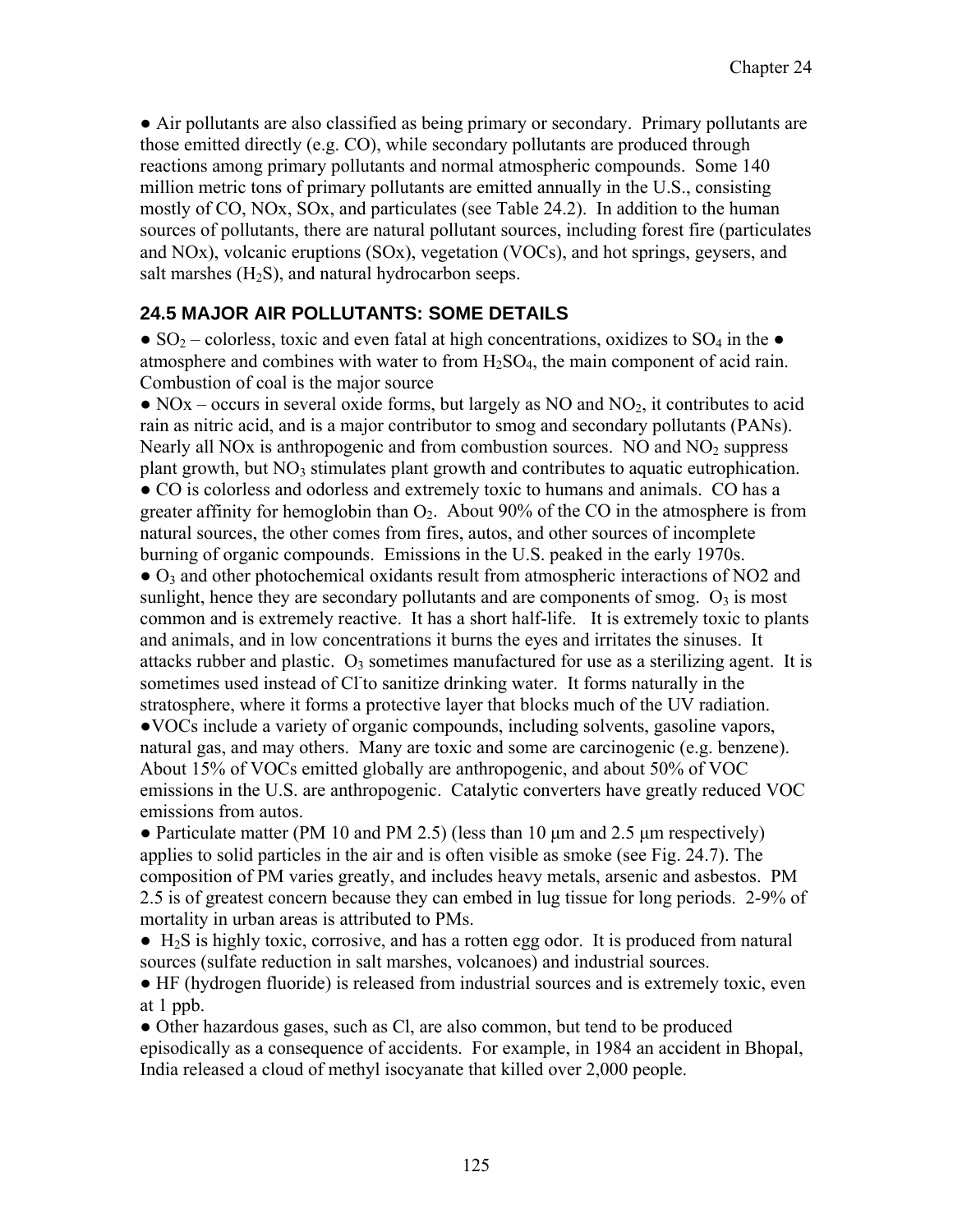• Pb is a constituent of auto batteries and was an additive in gasoline. Pb was phased out of gasoline when catalytic converters were added to cars, because the Pb poisoned the

# **A CLOSER LOOK 24.1: Acid Rain**

● Acid rain is precipitation in which the pH is below 5.6. pH is a measure of the concentration of hydrogen ions. As pH decreases, the concentration hydrogen ion rises and the concentration of hydroxyl ion (OH- ) declines. pH 7 is neutral (equal concentrations of H and OH. Acid rain is caused primarily by SOx emissions, with a significant contribution made by NOx. Coal-burning electric power plants are the major source of SOx for acid rain. Ironically, the problem was made worse when higher air quality standards forced electric utilities to raise the heights of their smoke stacks based on the premise that dilution is the solution to pollution. Acid rain dissolves stone monuments and bridge supports, corrodes metals, damages aquatic systems (there are lakes in the Adirondacks that are too acidic to support fish), damages the foliage on vegetation (removes protective waxes) making the leaves susceptible to fungal attack, and solubilizes aluminum in the soil (toxic to plants). The sensitivity of the environment to acid rain varies with the buffering capacity of the soil. Regions with thin soils over granite are most sensitive.

catalytic converters. Pb causes mental retardation. When used in gas, at concentrations it was the major source of airborne Pb pollutions. Since the phase-out, Pb emissions have greatly declined (see Fig. 24.6). This is one of the success stories.

## **24.6 VARIABILITY OF AIR POLLUTION**

• The severity of air pollution varies regionally and temporally with climate and source strength. Some areas are more prone to inversions than others, for example.

# **24.7 URBAN AIR POLLUTION**

• Meteorological conditions can determine if air pollution if a nuisance or a major health threat. Air pollution can become severe during atmospheric inversions, which occur when a blanket of cool air is trapped at ground level and overtopped by warmer air. Since cooler air is denser than warm air, the cool air does not rise and pollutants can accumulate (see Fig. 24.14). The susceptibility of an area to inversion is a function of local topography and weather.

• The potential for air pollution depends on 1) the rate of emissions, 2) the average wind speed, and mixing.

• Photochemical smog is a particular problem in urban areas during daylight hours where concentrations of the precursor, primary pollutants are sufficiently high as they often are on the road during rush hour.

• Strategies to reduce air pollution include reducing the use of automobiles, stricter emission controls and fuel efficiency for autos, encouragement of greater use of electric and hybrid vehicles, use of cleaner burning fuels, improved public transportation, and improved controls on industrial pollutants, and mandatory car pooling. Developing nations have a long way to go.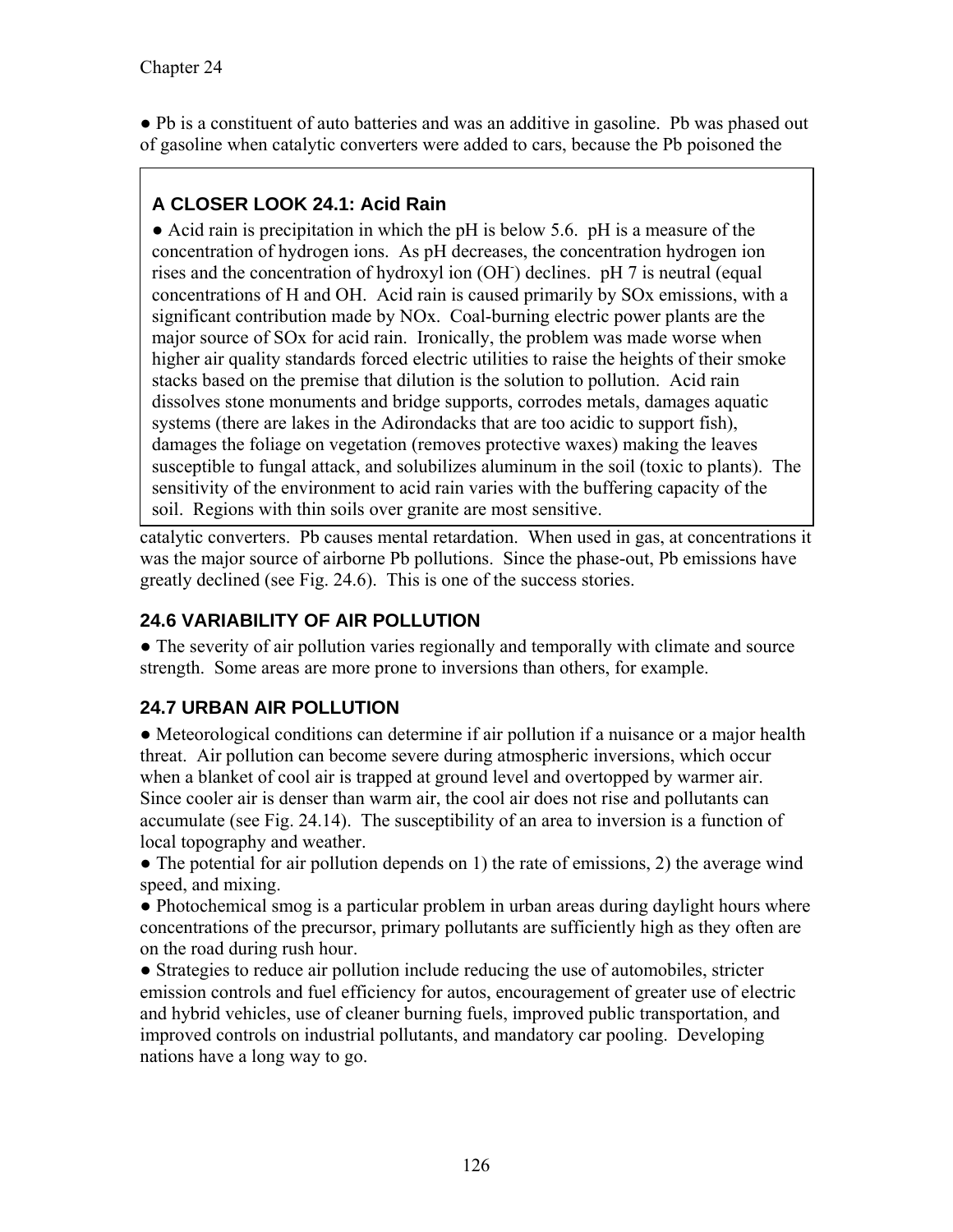#### **24.8 POLLUTION CONTROL**

● Industrial PMs can be controlled with electrostatic precipitators, scrubbers and filters. Catalytic converters are used on autos to reduce VOCs and CO. Auto emissions of NOx are reduced by recirculating exhaust gas and adjusting the air: fuel ratio.  $SO<sub>2</sub>$  can be controlled by using scrubbers on smoke stacks and by using gasified coal as a fuel source.

#### **24.9 AIR POLLUTION LEGISLATION AND STANDARDS**

● The Clean Air Amendments of 1990 are comprehensive regulations that address acid rain, toxic emissions, ozone depletion, and auto exhaust. The legislation provides incentives to utilities to reduce  $SO<sub>2</sub>$  emissions by providing marketable permits that allow companies to buy and sell the right to pollute. The total amount of pollution allowed is divided into a fixed number of permits. This provides an economic incentive for using clean technologies. The legislation also called mandated a reduction in  $NO<sub>2</sub>$ . The law also dealt with  $O_3$  depletion by phasing out CFC production completely by 2030. Tougher standards for PM 2.5 and ozone were established in 1997 by the EPA.

• National ambient air quality standards (NAAQS) are a set of target standards that have been established by the EPA for each major air pollutant (see Table 24.3).

●The Air Quality Index (AQI) (Table 24.4) is a standard used to define the quality of air. The index is expressed on a continuous scale from 0, with 0-50 being good and healthy, 51-100 moderate and unhealthy for some, and over 300 being hazardous. If the AQI exceeds 400, an air pollution emergency is declared, and people are requested to remain indoors. Moreover, the EPA is empowered to limit the use of automobiles and emissions by industry.

### **24.10 COST OF AIR POLLUTION CONTROL**

● Cost varies by industry. Cost increases with the degree of control, and while the effectiveness of pollution control rises to an asymptotic level, the cost has no limit. Consequently, the cost effectiveness of pollution control declines as the amount of control increases. However, as the controls for air pollution increase, the loss from pollution damages decreases. The total cost of air pollution is the cost of pollution control plus the environmental damages of the pollution.

### **CRITICAL THINKING**

• Where does arctic haze come from, and how does it affect the environment? The air pollutants in arctic haze tend to deposit onto the ground surface at a rate that is lower than in temperate or tropical regions. What is different about the arctic environment that could account for this?

● Air quality standards have been developed to protect the people most at risk; these are people that suffer from asthma, emphysema, and other respiratory ailments. Air pollution control adds to the price of goods and services. Should healthy people have to pay this added cost?

• The major industrial powers went through a phase of development in which there were no pollution controls. These wealthy nations have now taken steps to improve the environment, including air quality. Should these nations expect that developing countries should adopt the same costly standards?